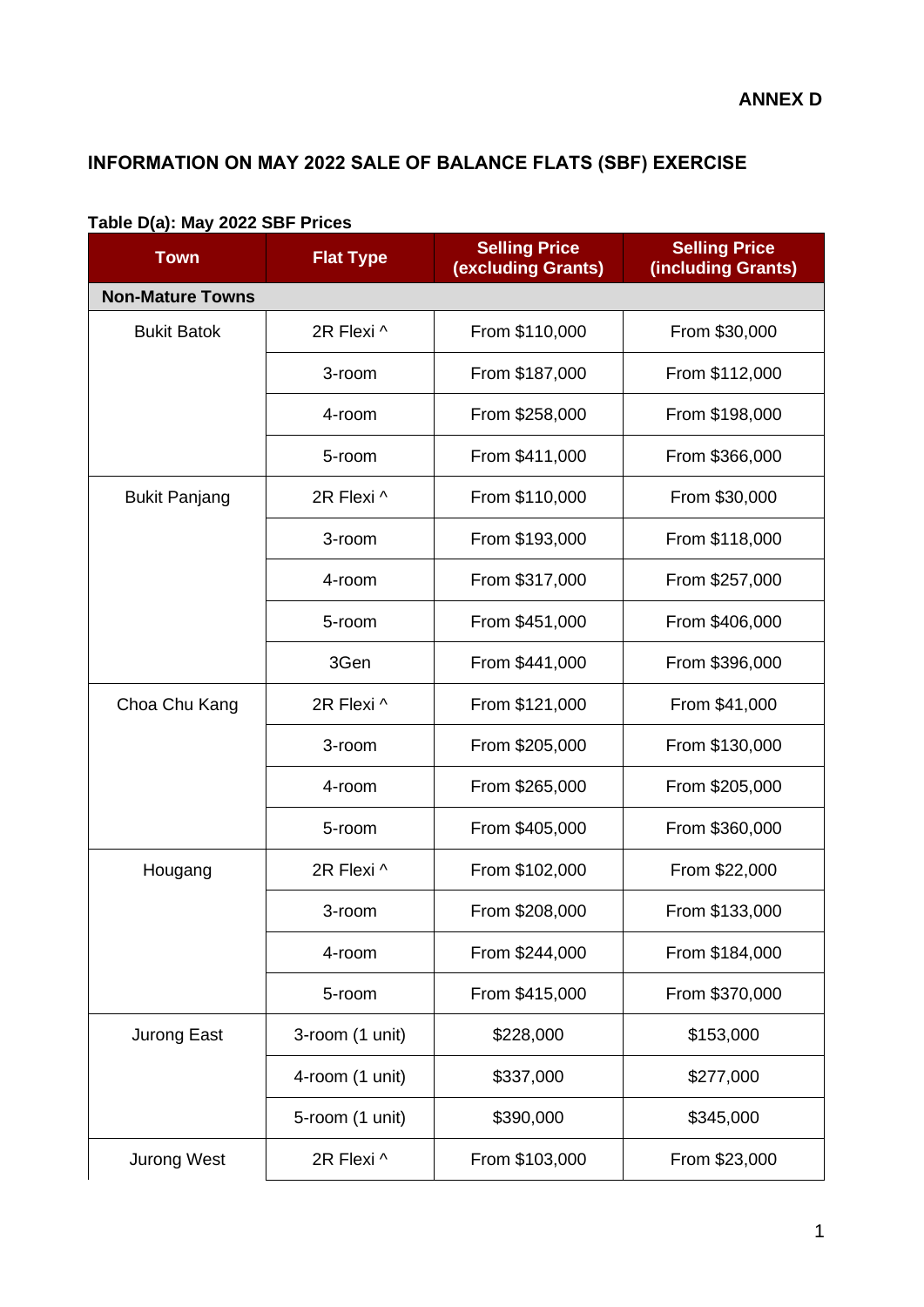| <b>Town</b> | <b>Flat Type</b>   | <b>Selling Price</b><br>(excluding Grants) | <b>Selling Price</b><br>(including Grants) |  |
|-------------|--------------------|--------------------------------------------|--------------------------------------------|--|
|             | 3-room             | From \$153,000                             | From \$78,000                              |  |
|             | 4-room             | From \$258,000                             | From \$198,000                             |  |
|             | 5-room             | From \$370,000                             | From \$325,000                             |  |
| Punggol     | 2R Flexi ^         | From \$118,000                             | From \$38,000                              |  |
|             | 3-room             | From \$237,000                             | From \$162,000                             |  |
|             | 4-room             | From \$263,000                             | From \$203,000                             |  |
|             | 5-room             | From \$385,000                             | From \$340,000                             |  |
|             | 3Gen               | From \$442,000                             | From \$397,000                             |  |
| Sembawang   | 2R Flexi ^         | From \$106,000                             | From \$26,000                              |  |
|             | 4-room             | From \$297,000                             | From \$237,000                             |  |
|             | 5-room             | From \$395,000                             | From \$350,000                             |  |
| Sengkang    | 2R Flexi ^         | From \$98,000                              | From \$18,000                              |  |
|             | 3-room             | From \$214,000                             | From \$139,000                             |  |
|             | 4-room             | From \$248,000                             | From \$188,000                             |  |
|             | 5-room             | From \$403,000                             | From \$358,000                             |  |
| Tengah      | 2R Flexi ^         | From \$115,000                             | From \$35,000                              |  |
|             | 3-room             | From \$198,000                             | From \$123,000                             |  |
|             | 4-room             | From \$309,000                             | From \$249,000                             |  |
|             | 5-room             | From \$407,000                             | From \$362,000                             |  |
| Woodlands   | 2R Flexi ^         | From \$103,000                             | From \$23,000                              |  |
|             | 3-room             | From \$191,000                             | From \$116,000                             |  |
|             | 4-room             | From \$218,000                             | From \$158,000                             |  |
|             | 5-room             | From \$273,000                             | From \$228,000                             |  |
|             | Executive (1 unit) | \$530,000                                  | \$530,000                                  |  |
| Yishun      | 2R Flexi ^         | From \$102,000                             | From \$22,000                              |  |
|             | 3-room             | From \$175,000                             | From \$100,000                             |  |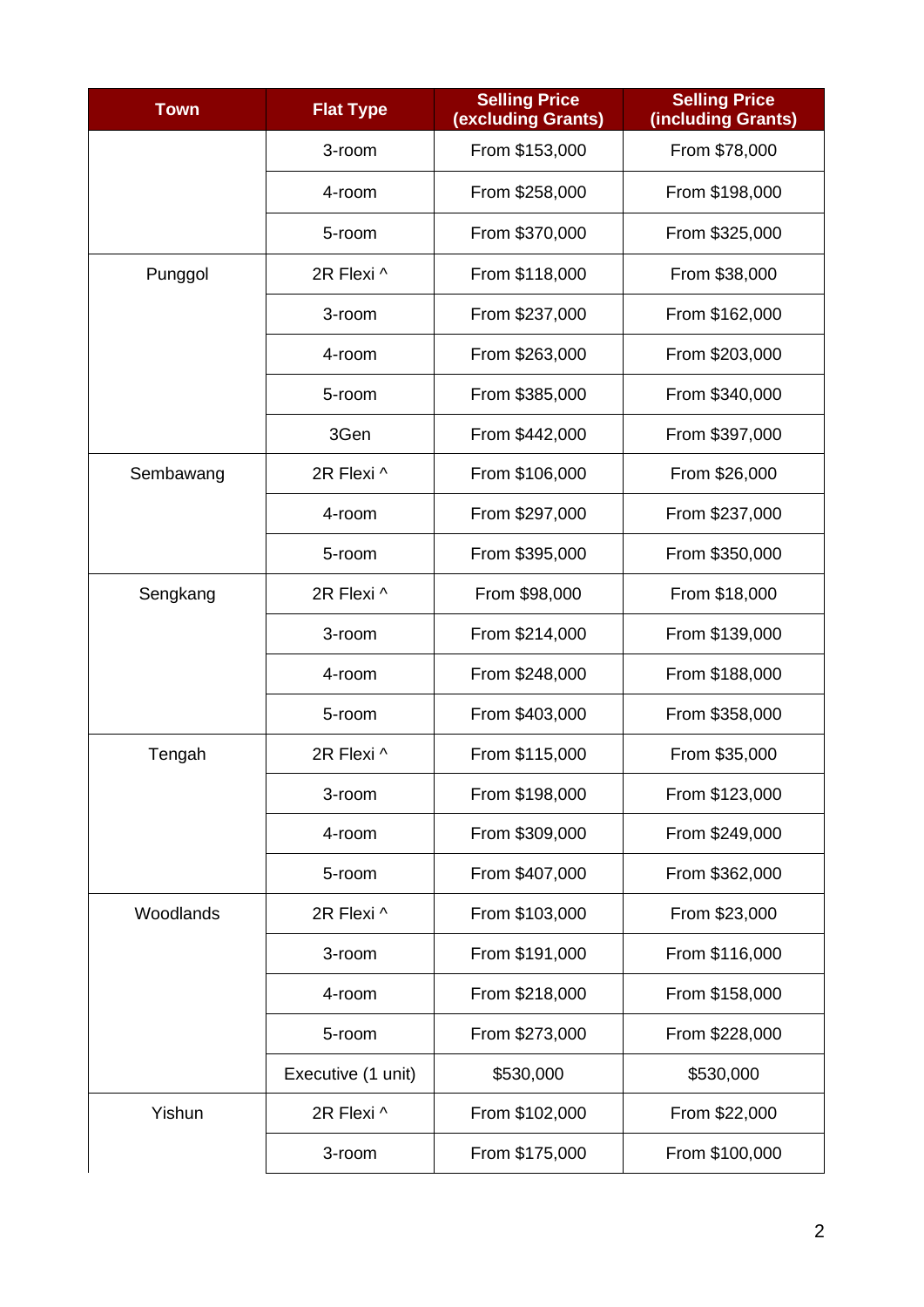| <b>Town</b>                 | <b>Flat Type</b>    | <b>Selling Price</b><br>(excluding Grants) | <b>Selling Price</b><br>(including Grants) |  |
|-----------------------------|---------------------|--------------------------------------------|--------------------------------------------|--|
|                             | 4-room              | From \$258,000                             | From \$198,000                             |  |
|                             | 5-room              | From \$391,000                             | From \$346,000                             |  |
| <b>Mature Towns/Estates</b> |                     |                                            |                                            |  |
| Ang Mo Kio                  | 2R Flexi ^          | From \$187,000                             | From \$107,000                             |  |
|                             | 3-room              | From \$222,000                             | From \$162,000                             |  |
|                             | 4-room              | From \$293,000                             | From \$248,000                             |  |
|                             | 5-room              | From \$580,000                             | From \$550,000                             |  |
| <b>Bedok</b>                | 2R Flexi ^          | From \$146,000                             | From \$66,000                              |  |
|                             | 3-room              | From \$173,000                             | From \$113,000                             |  |
|                             | 4-room              | From \$256,000                             | From \$211,000                             |  |
|                             | 5-room (1 unit)     | \$638,000                                  | \$608,000                                  |  |
| <b>Bishan</b>               | 2R Flexi ^          | From \$214,000                             | From \$134,000                             |  |
|                             | 3-room              | From \$314,000                             | From \$254,000                             |  |
|                             | 4-room              | From \$326,000                             | From \$281,000                             |  |
|                             | 5-room              | From \$670,000                             | From \$640,000                             |  |
| <b>Bukit Merah</b>          | 2R Flexi ^ (1 unit) | \$166,000                                  | \$86,000                                   |  |
|                             | 3-room              | From \$155,000                             | From \$95,000                              |  |
|                             | 4-room              | From \$388,000                             | From \$343,000                             |  |
|                             | 5-room              | From \$694,000                             | From \$664,000                             |  |
| <b>Bukit Timah</b>          | 5-room (1 unit)     | \$694,000                                  | \$664,000                                  |  |
| Clementi                    | 3-room              | From \$183,000                             | From \$123,000                             |  |
|                             | 4-room              | From \$298,000                             | From \$253,000                             |  |
|                             | 5-room              | From \$475,000                             | From \$445,000                             |  |
|                             | 3Gen                | From \$665,000                             | From \$635,000                             |  |
| Central                     | 3-room (1 unit)     | \$298,000                                  | \$238,000                                  |  |
| Geylang                     | 2R Flexi ^          | From \$136,000                             | From \$56,000                              |  |
|                             | 3-room              | From \$163,000                             | From \$103,000                             |  |
|                             | 4-room              | From \$328,000                             | From \$283,000                             |  |
| Kallang/Whampoa             | 3-room              | From \$143,000                             | From \$83,000                              |  |
|                             | 4-room              | From \$464,000                             | From \$419,000                             |  |
|                             | 5-room (1 unit)     | \$635,000                                  | \$605,000                                  |  |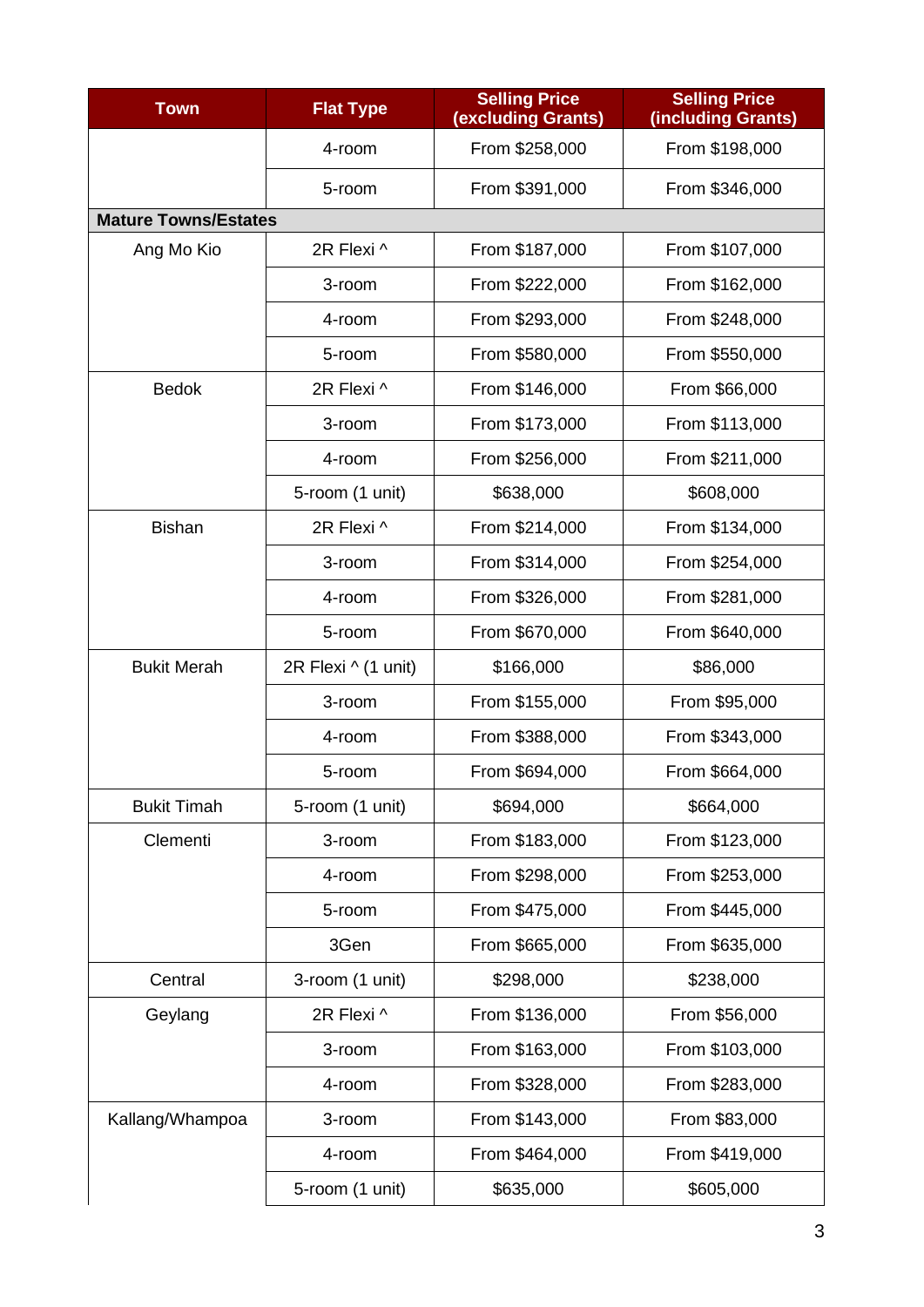| <b>Town</b>          | <b>Flat Type</b>   | <b>Selling Price</b><br>(excluding Grants) | <b>Selling Price</b><br>(including Grants) |  |
|----------------------|--------------------|--------------------------------------------|--------------------------------------------|--|
|                      | Executive (1 unit) | \$800,000                                  | \$800,000                                  |  |
| <b>Marine Parade</b> | 3-room             | From \$268,000                             | From \$208,000                             |  |
| Pasir Ris            | 2R Flexi ^         | From \$164,000                             | From \$84,000                              |  |
|                      | 3-room             | From \$297,000                             | From \$237,000                             |  |
|                      | 4-room             | From \$298,000                             | From \$253,000                             |  |
|                      | 5-room             | From \$440,000                             | From \$410,000                             |  |
|                      | Executive          | From \$550,000                             | From \$550,000                             |  |
| Queenstown           | 2R Flexi ^         | From \$146,000                             | From \$66,000                              |  |
|                      | 3-room             | From \$174,000                             | From \$114,000                             |  |
|                      | 4-room             | From \$331,000                             | From \$286,000                             |  |
|                      | 5-room (1 unit)    | \$854,000                                  | \$824,000                                  |  |
| Serangoon            | 3-room             | From \$274,000                             | From \$214,000                             |  |
|                      | 4-room             | From \$338,000                             | From \$293,000                             |  |
|                      | 5-room             | From \$532,000                             | From \$502,000                             |  |
| Tampines             | 2R Flexi ^         | From \$151,000                             | From \$71,000                              |  |
|                      | 3-room             | From \$216,000                             | From \$156,000                             |  |
|                      | 4-room             | From \$328,000                             | From \$283,000                             |  |
|                      | 5-room             | From \$470,000                             | From \$440,000                             |  |
|                      | 3Gen               | From \$508,000                             | From \$478,000                             |  |
| Toa Payoh            | 2R Flexi ^         | From \$210,000                             | From \$130,000                             |  |
|                      | 3-room             | From \$238,000                             | From \$178,000                             |  |
|                      | 4-room             | From \$236,000                             | From \$191,000                             |  |
|                      | 5-room             | From \$599,000                             | From \$569,000                             |  |
|                      | 3Gen (1 unit)      | \$741,000                                  | \$711,000                                  |  |

Note:<br>1)

1) The starting prices of flats are based on 99-year/ remaining leases. For illustration purposes, the assumed EHG amounts are:

- i) 2-room Flexi flat: \$80,000<br>ii) 3-room flat: \$75,000 in nor
- ii) 3-room flat: \$75,000 in non-mature towns and \$60,000 in mature towns iii) 4-room flat: \$60,000 in non-mature towns
- 4-room flat: \$60,000 in non-mature towns and \$45,000 in mature towns
- iv) 5-room/3Gen flat: \$45,000 in non-mature towns and \$30,000 in mature towns

The starting prices after grant amounts are illustrative, assuming that the household incomes of eligible first-time buyers of flats in the mature towns are higher. The actual grant amount received will depend on the buyers' income and eligibility. Read more on **EHG** in HDB InfoWEB.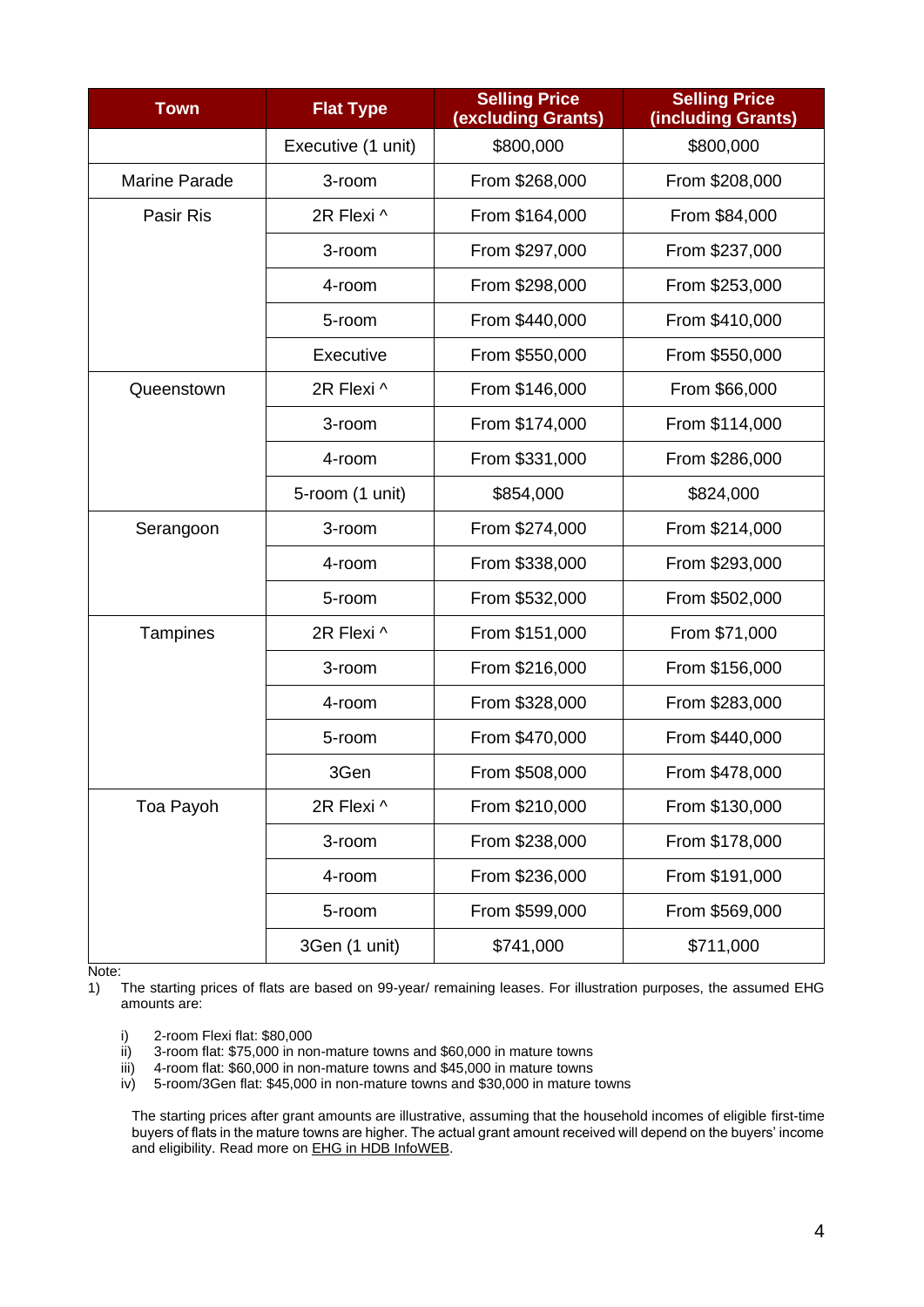- 2) ^ The starting prices of flats offered under 2-room Flexi scheme are based on 99-year/ remaining lease. Buyers can refer to the prices of individual flats on short lease in the HDB InfoWEB.
- 3) Selling prices are rounded up to the nearest thousand dollars.
- 4) To check the lease commencement date of each block, please refer to HDB Flat Portal.

|                        |                      | 2-room Flexi                       |                                         | 3-room                       |                               |                 |                |                 |                         |                |
|------------------------|----------------------|------------------------------------|-----------------------------------------|------------------------------|-------------------------------|-----------------|----------------|-----------------|-------------------------|----------------|
| <b>Status</b>          | <b>Town</b>          | <b>Short</b><br>Lease <sup>^</sup> | Short/<br>99-Year<br>Lease <sup>#</sup> | <b>Income</b><br>$\leq$ \$7K | <b>Income</b><br>$\leq$ \$14K | 4R              | 5R             | 3Gen            | EF.                     | <b>Total</b>   |
|                        | <b>Bukit Batok</b>   | 1                                  | 9                                       | 6                            |                               | 63              | 23             |                 |                         | 102            |
|                        | <b>Bukit Panjang</b> | $\overline{2}$                     | 5                                       | $\overline{2}$               |                               | $6\phantom{1}6$ | $\overline{2}$ | 3               |                         | 20             |
|                        | Choa Chu Kang        | $6\phantom{1}$                     | 5                                       | 3                            |                               | 5               | $\overline{2}$ |                 |                         | 21             |
|                        | Hougang              | 8                                  | $6\phantom{1}6$                         | 5                            |                               | $\overline{7}$  | $\overline{4}$ |                 |                         | 30             |
|                        | Jurong East*         | 3                                  |                                         | 1                            |                               | 1               | 1              |                 |                         | $6\phantom{a}$ |
| Non-<br><b>Mature</b>  | Jurong West*         | 6                                  | $\mathfrak{S}$                          | 5                            |                               | 10              | $6\phantom{a}$ |                 |                         | 30             |
| <b>Town</b>            | Punggol              | $\overline{\mathbf{4}}$            | 45                                      | 5                            | 4                             | 63              | 36             | $\overline{2}$  |                         | 159            |
|                        | Sembawang            |                                    | 15                                      |                              |                               | 11              | 3              |                 |                         | 29             |
|                        | Sengkang             | 5                                  | 28                                      | $\overline{\mathbf{4}}$      |                               | 40              | 12             |                 |                         | 89             |
|                        | Tengah               |                                    | 122                                     | 27                           |                               | 53              | 37             |                 |                         | 239            |
|                        | Woodlands            | 5                                  | 95                                      | 11                           |                               | 29              | 21             |                 | $\mathbf{1}$            | 162            |
|                        | Yishun               | 14                                 | 20                                      | 9                            |                               | 38              | $\overline{7}$ |                 |                         | 88             |
|                        | <b>Sub-Total</b>     | 54                                 | 353                                     | 78                           | $\overline{\mathbf{A}}$       | <b>326</b>      | 154            | $5\overline{)}$ | $\overline{\mathbf{1}}$ | 975            |
|                        | Ang Mo Kio           | 4                                  | $\overline{7}$                          |                              | 5                             | 20              | 3              |                 |                         | 39             |
|                        | <b>Bedok</b>         | 3                                  | 18                                      |                              | 13                            | 11              | $\mathbf{1}$   |                 |                         | 46             |
|                        | <b>Bishan</b>        | $\overline{\mathbf{4}}$            | 4                                       |                              | 6                             | 25              | $\overline{2}$ |                 |                         | 41             |
|                        | <b>Bukit Merah</b>   | $\overline{\mathbf{4}}$            | $\mathbf 1$                             |                              | 12                            | $\overline{7}$  | $\overline{2}$ |                 |                         | 26             |
|                        | <b>Bukit Timah</b>   | 1                                  |                                         |                              |                               |                 | 1              |                 |                         | $\overline{2}$ |
|                        | Clementi             |                                    |                                         |                              | 10                            | 13              | 9              | 25              |                         | 57             |
| <b>Mature</b><br>Town/ | Central              |                                    |                                         |                              | $\mathbf{1}$                  |                 |                |                 |                         | $\mathbf{1}$   |
| <b>Estate</b>          | Geylang              | 5                                  | 37                                      |                              | 28                            | 114             |                |                 |                         | 184            |
|                        | Kallang Whampoa      | 35                                 |                                         |                              | 16                            | 34              | $\mathbf{1}$   |                 | 1                       | 87             |
|                        | <b>Marine Parade</b> |                                    |                                         |                              | $\overline{c}$                |                 |                |                 |                         | $\overline{2}$ |
|                        | Pasir Ris            |                                    | 8                                       |                              | 3                             | 11              | 12             |                 | 3                       | 37             |
|                        | Queenstown           | 12                                 | 11                                      |                              | 12                            | $\overline{7}$  | $\mathbf{1}$   |                 |                         | 43             |
|                        | Serangoon            | $\mathbf{1}$                       |                                         |                              | $\overline{2}$                | 9               | $\overline{2}$ |                 |                         | 14             |
|                        | Tampines             | 11                                 | 10                                      |                              | 25                            | 91              | 61             | $\overline{2}$  |                         | 200            |
|                        | Toa Payoh            | 14                                 | 17                                      |                              | 34                            | 102             | 30             | 1               |                         | 198            |
|                        | <b>Sub-Total</b>     | 94                                 | 113                                     | $\overline{\mathbf{0}}$      | 169                           | 444             | 125            | 28              | $\overline{\mathbf{4}}$ | 977            |
|                        | <b>Total</b>         | 148                                | 466                                     | 78                           | 173                           | 770             | 279            | 33              | 5                       | 1952           |

## **Table D(b): Flat Supply for May 2022 SBF Exercise**

Note: \* Flats in Jurong East will be grouped together with those in Jurong West for offer under "Jurong East/West" Town. For the administration of the Married Child Priority Scheme (MCPS), applicants may apply for MCPS if their parents/married children are residing within 4 km from any of the blocks offered for sale.

^ These flats will be offered only to seniors (aged 55 and above) on short leases of between 15 and 45 years and comprise (a) units that come with elderly-friendly fixtures and fittings; and (b) 39 units at Bishan Ridges, Kempas Residences, Kim Keat Ripples, McNair Heights, and Toa Payoh Ridge which were offered on short leases only at the BTO launch.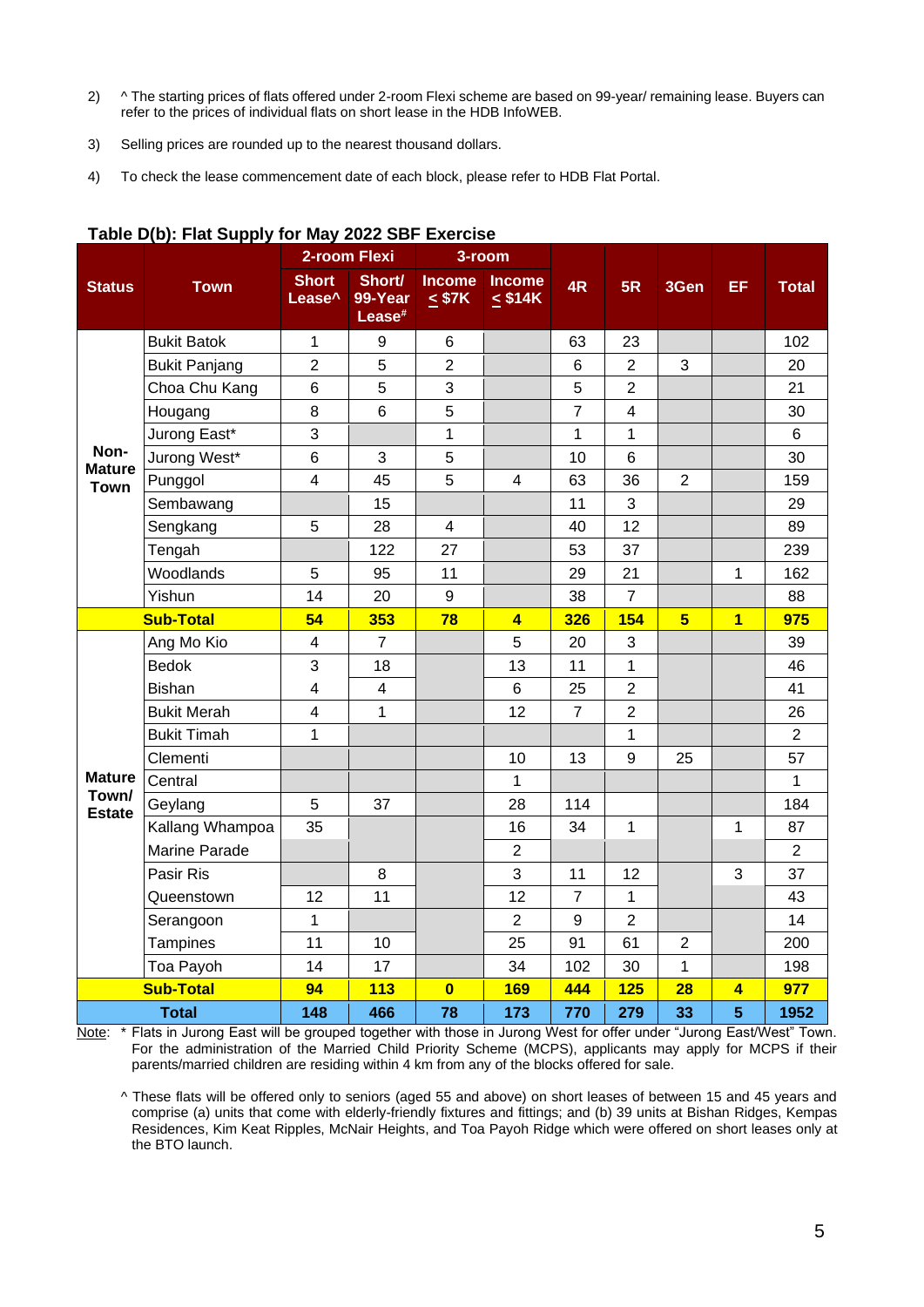# Some units (eg. repurchased/repossessed flats or completed flats) would be sold on remaining leases which are less than 99 years. In addition, some units may not be offered on all short lease periods of between 15 and 45 years.

|                      |                                              |                    | <b>Ethnic Quota</b> |                  |                       |  |  |
|----------------------|----------------------------------------------|--------------------|---------------------|------------------|-----------------------|--|--|
| <b>Town</b>          | <b>Flat Type</b>                             | <b>Total Units</b> | <b>Malay</b>        | <b>Chinese</b>   | <b>Indian/ Others</b> |  |  |
|                      | 2-room Flexi<br>(Short Lease)                | 4                  | $\overline{4}$      | $\overline{2}$   | $\overline{2}$        |  |  |
|                      | 2-room Flexi<br>(Short Lease/ 99-Year Lease) | $\overline{7}$     | $\overline{7}$      | $\overline{7}$   | $\overline{7}$        |  |  |
| Ang Mo Kio           | 3-room<br>(Income $\leq$ \$14K)              | 5                  | 5                   | $\overline{2}$   | 5                     |  |  |
|                      | 4-room                                       | 20                 | 20                  | 5                | 19                    |  |  |
|                      | 5-room                                       | 3                  | 3                   | $\mathbf{1}$     | 1                     |  |  |
|                      | 2-room Flexi<br>(Short Lease)                | 1                  | 1                   | 1                | 1                     |  |  |
| <b>Bukit Batok</b>   | 2-room Flexi<br>(Short Lease/ 99-Year Lease) | 9                  | 9                   | 9                | 9                     |  |  |
|                      | 3-room<br>(Income $\leq$ \$7K)               | 6                  | 6                   | 6                | 6                     |  |  |
|                      | 4-room                                       | 63                 | 46                  | 63               | 50                    |  |  |
|                      | 5-room                                       | 23                 | 23                  | 23               | 22                    |  |  |
|                      | 2-room Flexi<br>(Short Lease)                | 3                  | $\mathbf 1$         | 3                | 3                     |  |  |
|                      | 2-room Flexi<br>(Short Lease/ 99-Year Lease) | 18                 | 15                  | 18               | 18                    |  |  |
| <b>Bedok</b>         | 3-room<br>(Income $\leq$ \$14K)              | 13                 | 8                   | 13               | 12                    |  |  |
|                      | 4-room                                       | 11                 | 10                  | 10               | 11                    |  |  |
|                      | 5-room                                       | 1                  | 1                   | 1                | 1                     |  |  |
|                      | 2-room Flexi<br>(Short Lease)                | 4                  | $\overline{4}$      | $\overline{2}$   | $\overline{4}$        |  |  |
|                      | 2-room Flexi<br>(Short Lease/ 99-Year Lease) | 4                  | 4                   | 4                | $\overline{2}$        |  |  |
| <b>Bishan</b>        | 3-room<br>(Income $\leq$ \$14K)              | 6                  | 6                   | 3                | 6                     |  |  |
|                      | 4-room                                       | 25                 | 25                  | 15               | 25                    |  |  |
|                      | 5-room                                       | $\overline{2}$     | $\overline{2}$      | $\boldsymbol{0}$ | 1                     |  |  |
|                      | 2-room Flexi<br>(Short Lease)                | 4                  | 4                   | 2                | 4                     |  |  |
|                      | 2-room Flexi<br>(Short Lease/ 99-Year Lease) | 1                  | $\mathbf{1}$        | 0                | 1                     |  |  |
| <b>Bukit Merah</b>   | 3-room<br>(Income $\leq$ \$14K)              | 12                 | 12                  | 5                | 12                    |  |  |
|                      | 4-room                                       | $\overline{7}$     | $\overline{7}$      | $\mathbf{1}$     | $\overline{7}$        |  |  |
|                      | 5-room                                       | $\overline{2}$     | $\overline{2}$      | $\mathbf 0$      | $\overline{2}$        |  |  |
|                      | 2-room Flexi<br>(Short Lease)                | $\overline{2}$     | $\overline{2}$      | $\overline{2}$   | $\overline{2}$        |  |  |
|                      | 2-room Flexi<br>(Short Lease/ 99-Year Lease) | 5                  | 5                   | 5                | 5                     |  |  |
| <b>Bukit Panjang</b> | 3-room<br>(Income $\leq$ \$7K)               | $\overline{2}$     | $\overline{2}$      | $\mathbf{2}$     | 2                     |  |  |
|                      | 4-room                                       | 6                  | 5                   | 6                | 6                     |  |  |
|                      | 5-room / 3Gen                                | 5                  | 5                   | 5                | 5                     |  |  |

## **Table D(c): Ethnic Quota of Flats for Sale in May 2022 SBF Exercise**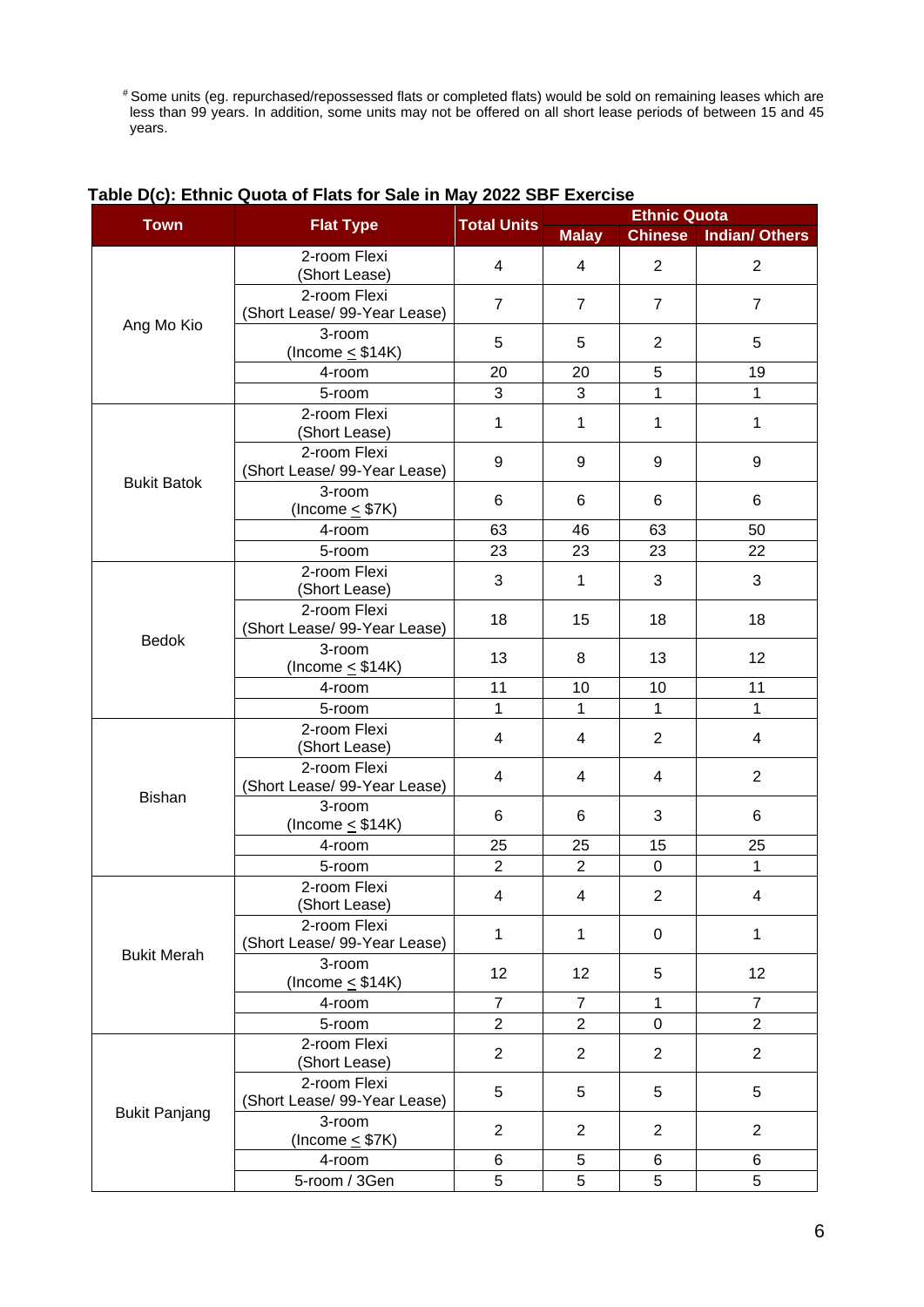| <b>Town</b>        | <b>Flat Type</b>                             | <b>Total Units</b> | <b>Ethnic Quota</b> |                |                         |  |  |
|--------------------|----------------------------------------------|--------------------|---------------------|----------------|-------------------------|--|--|
|                    |                                              |                    | <b>Malay</b>        | <b>Chinese</b> | <b>Indian/ Others</b>   |  |  |
| <b>Bukit Timah</b> | 2-room Flexi<br>(Short Lease)                | $\mathbf{1}$       | 1                   | $\mathbf 0$    | 1                       |  |  |
|                    | 5-room                                       | $\mathbf 1$        | $\mathbf{1}$        | $\mathbf 0$    | $\mathbf{1}$            |  |  |
|                    | 2-room Flexi<br>(Short Lease)                | 6                  | 6                   | 6              | 6                       |  |  |
|                    | 2-room Flexi<br>(Short Lease/ 99-Year Lease) | 5                  | 5                   | 5              | 5                       |  |  |
| Choa Chu Kang      | 3-room<br>(Income $\leq$ \$7K)               | 3                  | 3                   | 3              | 3                       |  |  |
|                    | 4-room                                       | 5                  | 5                   | 5              | 5                       |  |  |
|                    | 5-room                                       | $\overline{2}$     | $\overline{2}$      | $\overline{2}$ | 1                       |  |  |
| Clementi           | 3-room<br>(Income $\leq$ \$14K)              | 10                 | 10                  | 10             | 10                      |  |  |
|                    | 4-room                                       | 13                 | 13                  | 10             | 13                      |  |  |
|                    | 5-room / 3Gen                                | 34                 | 34                  | 29             | 34                      |  |  |
| Central            | 3-room<br>(Income $\leq$ \$14K)              | 1                  | 1                   | 0              | $\mathbf{1}$            |  |  |
|                    | 2-room Flexi<br>(Short Lease)                | 5                  | 5                   | 5              | 5                       |  |  |
| Geylang            | 2-room Flexi<br>(Short Lease/ 99-Year Lease) | 37                 | 37                  | 19             | 37                      |  |  |
|                    | 3-room<br>(Income $\leq$ \$14K)              | 28                 | 28                  | 18             | 28                      |  |  |
|                    | 4-room                                       | 114                | 114                 | 72             | 114                     |  |  |
|                    | 2-room Flexi<br>(Short Lease)                | 8                  | 8                   | $\overline{7}$ | $\overline{7}$          |  |  |
|                    | 2-room Flexi<br>(Short Lease/ 99-Year Lease) | 6                  | 6                   | 6              | 6                       |  |  |
| Hougang            | 3-room<br>(Income $\leq$ \$7K)               | 5                  | 5                   | 4              | 5                       |  |  |
|                    | 4-room                                       | $\overline{7}$     | $\overline{7}$      | 4              | 6                       |  |  |
|                    | 5-room                                       | 4                  | 4                   | 4              | $\overline{\mathbf{4}}$ |  |  |
|                    | 2-room Flexi<br>(Short Lease)                | 3                  | 3                   | 3              | $\Omega$                |  |  |
| Jurong East        | 3-room<br>(Income $\leq$ \$7K)               | $\mathbf{1}$       | 1                   | $\mathbf{1}$   | $\mathbf{1}$            |  |  |
|                    | 4-room                                       | 1                  | 1                   | 1              | 1                       |  |  |
|                    | 5-room                                       | 1                  | 1                   | 1              | 1                       |  |  |
|                    | 2-room Flexi<br>(Short Lease)                | 6                  | 6                   | 6              | 6                       |  |  |
|                    | 2-room Flexi<br>(Short Lease/ 99-Year Lease) | 3                  | $\overline{2}$      | 3              | 3                       |  |  |
| Jurong West        | 3-room<br>(Income $\leq$ \$7K)               | 5                  | 4                   | 5              | 5                       |  |  |
|                    | 4-room                                       | 10                 | 9                   | 9              | 10                      |  |  |
|                    | 5-room                                       | 6                  | 3                   | 6              | 6                       |  |  |
|                    | 2-room Flexi<br>(Short Lease)                | 35                 | 35                  | 25             | 27                      |  |  |
| Kallang/Whampoa    | 3-room<br>(Income $\leq$ \$14K)              | 16                 | 16                  | 14             | 15                      |  |  |
|                    | 4-room                                       | 34                 | 34                  | 27             | 29                      |  |  |
|                    | 5-room / Exec                                | $\overline{2}$     | $\overline{2}$      | 1              | $\overline{2}$          |  |  |
| Marine Parade      | 3-room<br>(Income $\leq$ \$14K)              | $\overline{2}$     | $\overline{2}$      | $\overline{2}$ | $\overline{2}$          |  |  |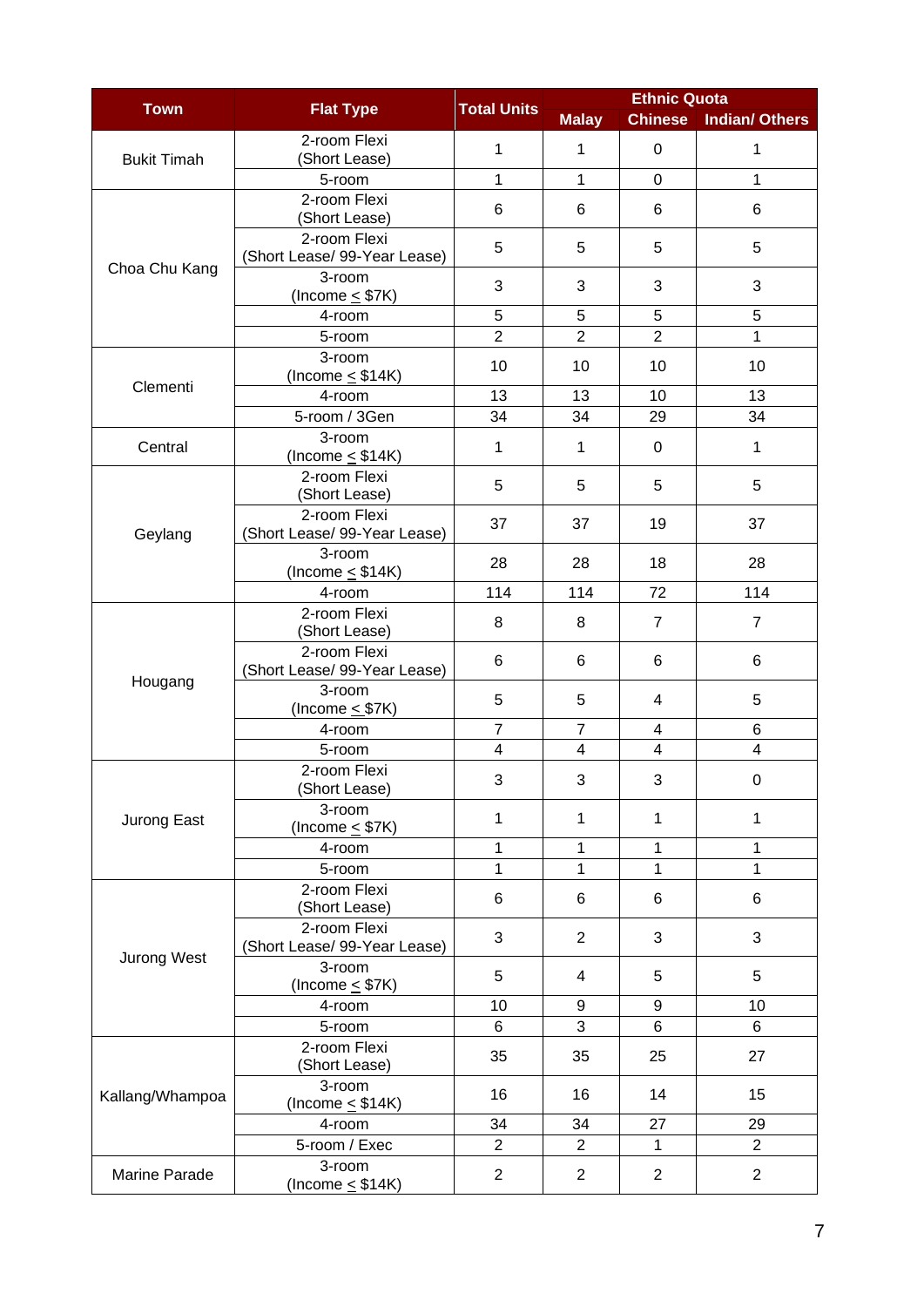| <b>Town</b> | <b>Flat Type</b>                             | <b>Total Units</b> | <b>Ethnic Quota</b> |                |                         |  |  |
|-------------|----------------------------------------------|--------------------|---------------------|----------------|-------------------------|--|--|
|             |                                              |                    | <b>Malay</b>        | <b>Chinese</b> | <b>Indian/ Others</b>   |  |  |
|             | 2-room Flexi<br>(Short Lease/ 99-Year Lease) | 8                  | 5                   | 8              | 8                       |  |  |
| Pasir Ris   | 3-room<br>(Income $\leq$ \$14K)              | 3                  | 3                   | 3              | 3                       |  |  |
|             | 4-room                                       | 11                 | $\overline{7}$      | 10             | 10                      |  |  |
|             | 5-room / Exec                                | 15                 | 11                  | 15             | 12                      |  |  |
|             | 2-room Flexi<br>(Short Lease)                | 4                  | 4                   | 4              | $\overline{4}$          |  |  |
|             | 2-room Flexi<br>(Short Lease/ 99-Year Lease) | 45                 | 45                  | 45             | 45                      |  |  |
| Punggol     | 3-room<br>(Income $\leq$ \$7K)               | 5                  | 5                   | 5              | 5                       |  |  |
|             | 3-room<br>(Income $\leq$ \$14K)              | 4                  | 4                   | 4              | $\overline{\mathbf{4}}$ |  |  |
|             | 4-room                                       | 63                 | 61                  | 61             | 63                      |  |  |
|             | 5-room / 3Gen                                | 38                 | 37                  | 38             | 38                      |  |  |
|             | 2-room Flexi<br>(Short Lease)                | 12                 | 12                  | 3              | 10                      |  |  |
|             | 2-room Flexi<br>(Short Lease/ 99-Year Lease) | 11                 | 11                  | 9              | 10                      |  |  |
| Queenstown  | 3-room<br>(Income $\leq$ \$14K)              | 12                 | 12                  | 9              | 12                      |  |  |
|             | 4-room                                       | $\overline{7}$     | $\overline{7}$      | 1              | $\overline{7}$          |  |  |
|             | 5-room                                       | $\mathbf{1}$       | 1                   | $\mathbf 0$    | $\mathbf{1}$            |  |  |
|             | 2-room Flexi<br>(Short Lease/ 99-Year Lease) | 15                 | 15                  | 15             | 15                      |  |  |
| Sembawang   | 4-room                                       | 11                 | 11                  | 11             | 11                      |  |  |
|             | 5-room                                       | 3                  | 3                   | 3              | 3                       |  |  |
|             | 2-room Flexi<br>(Short Lease)                | 5                  | 5                   | 5              | 5                       |  |  |
|             | 2-room Flexi<br>(Short Lease/ 99-Year Lease) | 28                 | 28                  | 28             | 28                      |  |  |
| Sengkang    | 3-room<br>(Income $\leq$ \$7K)               | 4                  | $\overline{4}$      | 4              | 4                       |  |  |
|             | 4-room                                       | 40                 | 40                  | 40             | 40                      |  |  |
|             | 5-room                                       | 12                 | 12                  | 12             | 12                      |  |  |
|             | 2-room Flexi<br>(Short Lease)                | $\mathbf{1}$       | 1                   | $\mathbf 1$    | $\mathbf 1$             |  |  |
| Serangoon   | 3-room<br>(Income $\leq$ \$14K)              | $\overline{2}$     | $\overline{2}$      | 0              | $\overline{2}$          |  |  |
|             | 4-room                                       | 9                  | 9                   | 1              | 8                       |  |  |
|             | 5-room                                       | $\overline{2}$     | $\overline{2}$      | 1              | $\overline{2}$          |  |  |
|             | 2-room Flexi<br>(Short Lease/ 99-Year Lease) | 122                | 83                  | 122            | 85                      |  |  |
| Tengah      | 3-room<br>(Income $\leq$ \$7K)               | 27                 | 20                  | 27             | 24                      |  |  |
|             | 4-room                                       | 53                 | 50                  | 53             | 51                      |  |  |
|             | 5-room                                       | 37                 | 37                  | 37             | 37                      |  |  |
|             | 2-room Flexi<br>(Short Lease)                | 11                 | 11                  | 11             | 11                      |  |  |
| Tampines    | 2-room Flexi<br>(Short Lease/ 99-Year Lease) | 10                 | 8                   | 10             | 10                      |  |  |
|             | 3-room<br>(Income $\leq$ \$14K)              | 25                 | 15                  | 25             | 25                      |  |  |